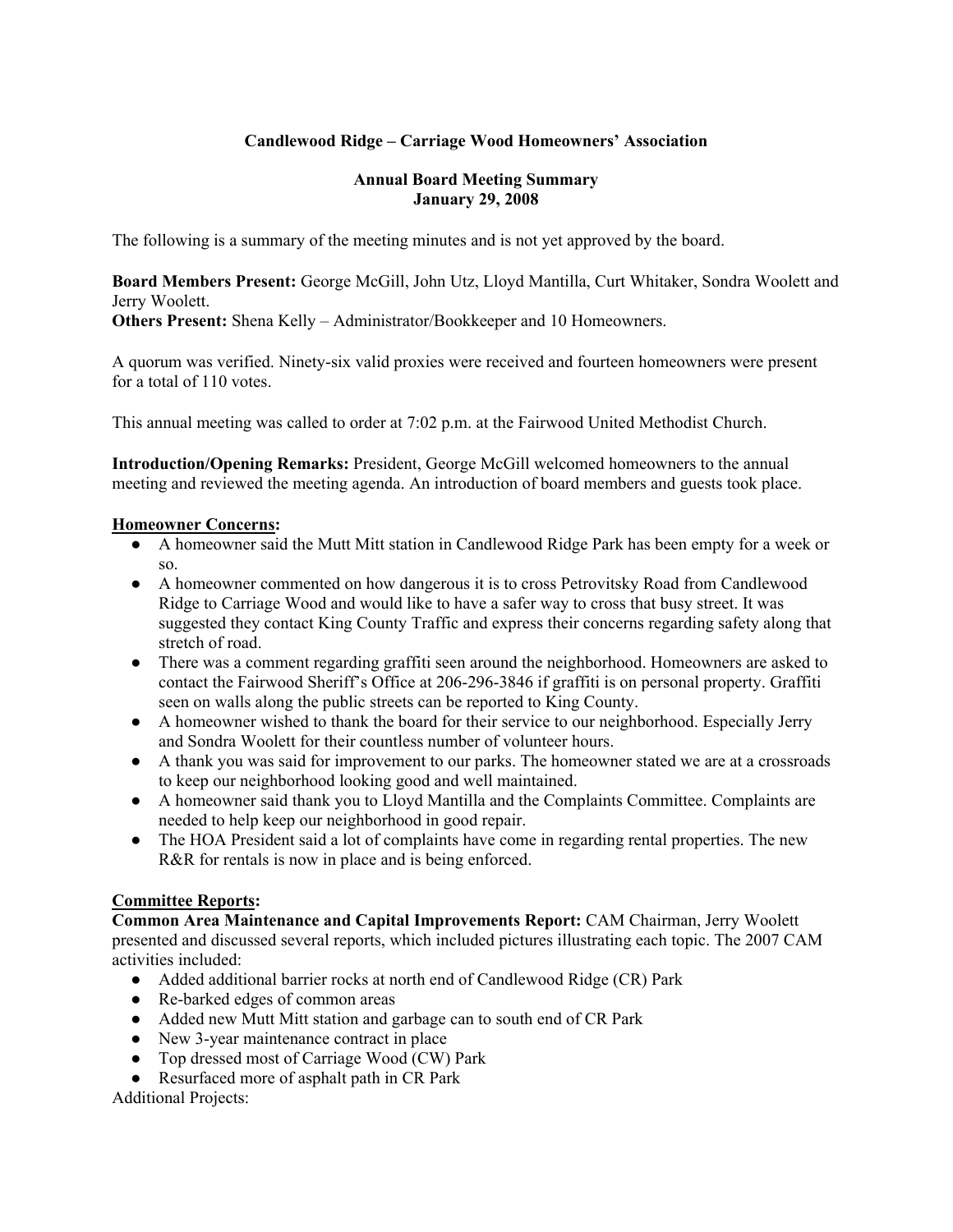- Candlewood Ridge Park installation of two bays of Swings, Eagles Perch Climber, Benches, Sky Runner and Anchored Garbage Cans
- Carriage Wood Park installation of Merry-go-round, Benches and Anchored Garbage Cans
- Carriage Wood Retention Pond Fence Heavily damaged in December 2006 wind storm, county was notified and replaced fence in October 2007

Future CAM tasks planned for 2008:

- Remove cherry trees and roots at the 151<sup>st</sup> St. entrance to Carriage Wood
- Replace removed trees and grass at CR main entrance
- Consider adding shrubs along street of CW retention pond chain link fence

A car destroyed the CW east entrance sign at 151st Ave. during a December 2007 snowstorm. Estimates were provided to car owner's insurance company and a check has been received. Expect to remove cherry trees when the landscaping is redone for the destroyed sign.

The 2007 Capital Improvement activities included:

- Five Year Plan Status (2002-2007)
- Plan has been completed, approx. \$189,000 spent on:
	- Two new complete playground areas in CR Park
	- Most of asphalt path in CR Park replaced
	- Bridge replaced in CR Park
	- One large new playground area in CW Park
	- Barrier rocks installed along CW Park
	- Large section of sidewalk replaced along CR Park

Planned 2008 Major Common Area Improvements:

● Repair additional portions of asphalt path in CR

The Common Area Maintenance Committee is being reformed. The committee will confer to suggest major repair and replacement projects and determine future priorities and project layouts. The CAM Chairman would like to schedule a committee meeting no later than March 2008.

## **King County Sheriff Patrols:**

- 192 hours of service provided in 4-6 hour segments at random times from June through December 2007
- Main services included patrolling for trespassing in our parks, neighborhood speeding, illegal parking, parking on sidewalks and crime deterrent
- Over 24 trespassing warnings were issued, mostly at the south end of CR Park
- Over 45 speed enforcement stops were made, mostly along SE 179<sup>th</sup> St. in CR
- Over 60 parking warnings or citations were issued. Usually Officers will knock on homeowners door and inform them of the problem
- Feedback has been positive
- 320 hours of service budgeted for 2008

Officer Sam Shirley was present to answer questions. A homeowner asked which way cars are supposed to park on the street. Cars are supposed to park along the street in the direction of traffic but not up on the sidewalk. A warning was given not to leave your vehicle running in the driveway. Cars are often stolen when left to warm up in the driveway.

**Architectural Control Report:** Jerry Woolett reported for ACC Chairperson Sondra Woolett. The 2007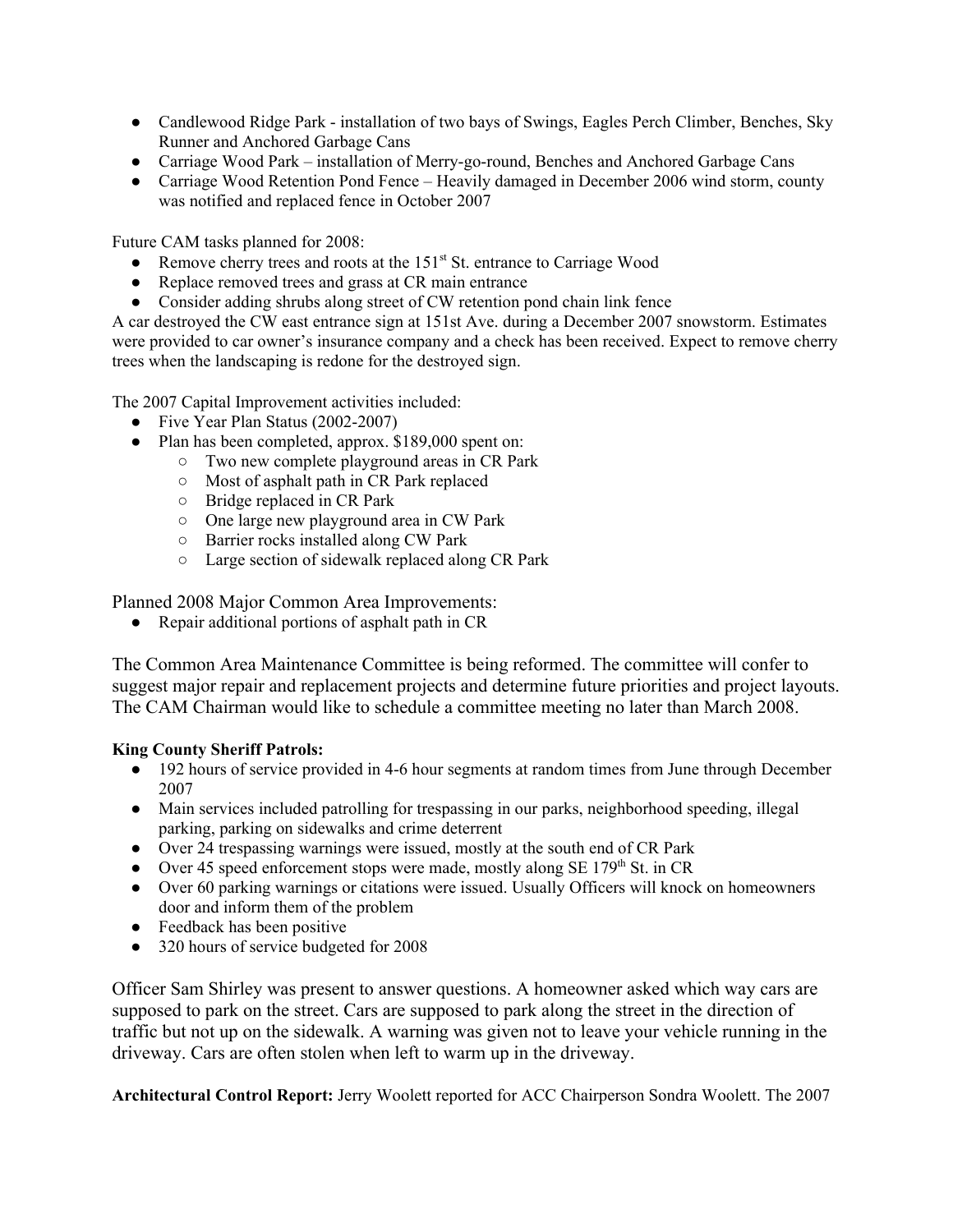ACC activities were presented. A total of 137 applications were received and processed as follows: 10 Sheds, 16 Fence, 25 Roof Replacement, 4 Mailbox Stands, 41 Exterior Paint, 10 Window Replacements, 6 Garage Doors, 13 Decks/Landscaping and 12 Miscellaneous.

It was said 27 projects were started in 2007 without an ACC request submitted or an approval given. 2 projects started using materials that could not be approved. This causes extra time, money, and stress to occur. A nonrecurring fine of \$100 can be imposed for not submitting a request or receiving approval prior to commencing work. Additional recurring fines can be imposed for not replacing unapproved materials in a timely manner. The ACC recommends you contact them via email at architecture@crcwhoa.org phone at 425-227-4227 if no feedback is received within 15 days of submitting your request. A homeowner asked if the post office will come in and replace mail box stands. It was said that sometimes they will but it's the responsibility of the homeowners on the stand to agree on mailbox style and an ACC request form is required for replacement.

## **Complaint Compliance Report:**

Chairman, Lloyd Mantilla began by explaining the complaint process. When the HOA receives a complaint, the complaints committee will visually verify the complaint to be valid. If determined valid, a 1<sup>st</sup> letter will go out to the offending homeowner stating what needs to be done. If the homeowner complies, the complaint will be closed. If no response is received within 30 days, a  $2<sup>nd</sup>$  registered letter goes out to the offending homeowner. If no response is received within 60 days, a 3rd and final registered letter is sent out warning of the potential fine that may occur if they do not follow the rules and regulations of the homeowners association. A letter is also mailed to the initiator of the complaint stating how the HOA is handling the complaint. The HOA will keep confidential, to the full extent of the law, all personal information that is submitted, including the complainant's name. The HOA rules and regulations, as well as complaint forms, can be found on our website at www.crcwhoa.org.

In 2007, a total of 90 complaints were received. 23 different homeowners initiated the complaints. Letters mailed to homeowners consisted of 66 - 1<sup>st</sup> letters, 47 - 2<sup>nd</sup> time registered letters and 31 - 3<sup>rd</sup> and final registered letters. 3 resulted in homeowner fines and 74 complaints were closed.

Types of complaints in 2007 were:

- $\bullet$  25 Yard
- $\bullet$  51 Home
- $\bullet$  1 Home Business
- $\bullet$  27 Vehicles
- $\bullet$  5 Animal

**Legal & Insurance Report:** Chairman, John Utz gave a brief report. He stated that a considerable amount of money had been spent on HOA attorney fees for things that needed to be accomplished. The HOA continues to move forward with handling a homeowner encroachment issue at Carriage Wood Park. A homeowner asked a question regarding a neighbor's fence that has fallen down and now appears to be using the utilities property. They were asked to give more details and to further discuss the issue after the meeting.

**Treasurer's Report:** Treasurer, Jerry Woolett, presented several reports for review.

HOA Reserves:

- General Reserve Fund \$25,000
- Legal Reserve Fund \$18,279
- Capital Replacement Reserve \$1,977
	- $\circ$  The HOA has approx. \$300,000 in capital equipment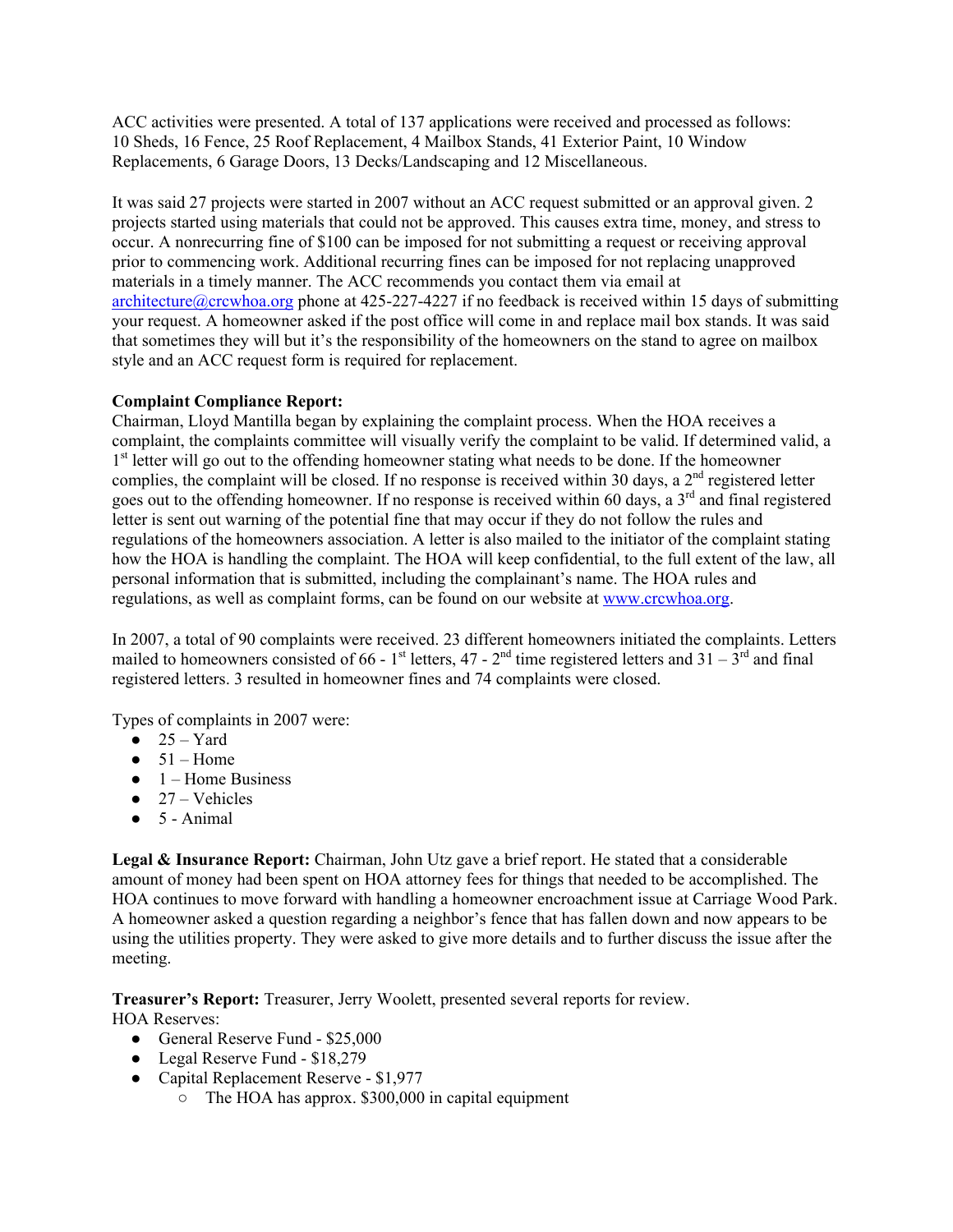- Most of it has been recently replaced
- Need to set aside at least \$13,000/year over next 23 years
- Near term replacement needs are small

The HOA transferred \$1721 from Legal Reserve to Operating Fund to cover cost of repairing common area damage in CW Park caused by a homeowner encroachment. Hopefully cost will be recovered from the homeowner.

The following projections are based on an internal Reserve Analysis. Costs include inflation and installation:

# **Asset Replacement Cost Expected Replacement**

Big Toys \$114,000 2023-2027 Bridge \$26,600 2025 Asphalt Path \$62,500 2029 Sprinkler Systems \$30,000 2011-2015 Basketball Court \$26,000 2009 Sidewalks, Barriers \$40,000 2010-2030 TOTAL \$299,100

2007 Financial Events:

- Established Banking Online
- CPA Financial Review Conducted
- Agreed to do Financial Audit in 2008
- Stopped Using Collection Agency
- Ended year with 38 homeowners delinquent in paying HOA dues

A financial audit has been budgeted for 2008. A CPA conducts yearly reviews as allowed by the HOA Bylaws but there is no record of an audit being conducted. Decided it was prudent to have an actual audit done. The collection agency was providing very little results so the board voted to cancel those services. Seven of the 38 delinquent homeowners have paid their 2007 dues this January. Reminder: delinquent dues are subject to interest at 8 ½ % and a \$150 delinquency fee used to help pay for the cost of filing liens and lien satisfactions.

The 2007/2008 Budget Comparison Report was presented and reviewed. No increase in dues was deemed necessary for 2008. Based on recent events, most of the Contingencies Budget will need to be reallocated to Legal fees. Two homeowners who have violated HOA declarations and R&R's have hired attorneys to try and reverse HOA complaint decisions. The legal fees incurred by the HOA may be recovered form the homeowners if the decisions of the HOA prevail. A question was asked about sending our newsletter to homeowners via email. It's a possibility in the future however; the HOA currently pays for the Fairwood Flyer to be delivered to every home in our association.

Vote on 2008 Budget – A motion was made that the Budget for 2008 be accepted as written and presented. It was seconded and passed unanimously.

**Nomination of New Board Member:** Three positions on the board are expiring. As Chairman of the Nominating Committee, John Utz nominated Jerry Woolett, Sondra Woolett and Valerie Frazier. A motion was made to waive the written vote and to replace with an oral vote. The motion passed. A motion was made that the three nominated board member candidates be elected to the board. It was seconded and passed unanimously. A vote will take place at the February board meeting and board positions will be